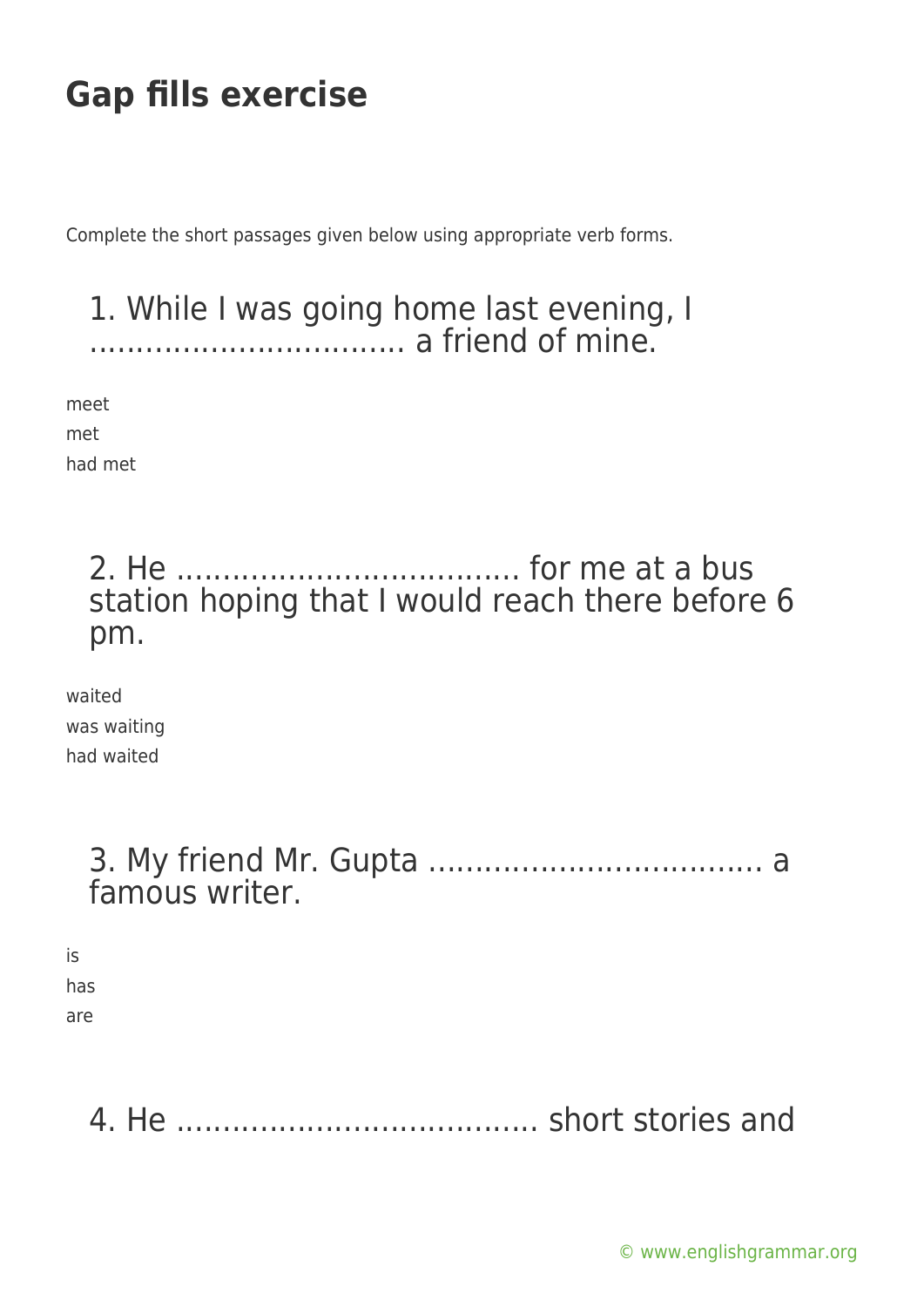plays.

writes write writing

## 5. He .......................................... an anthology of poems too.

has published publishing publishes has publishing

## 6. Now he says that he

........................................... on a novel.

works is working has worked

7. Raju ..................................... here yesterday.

came has come comes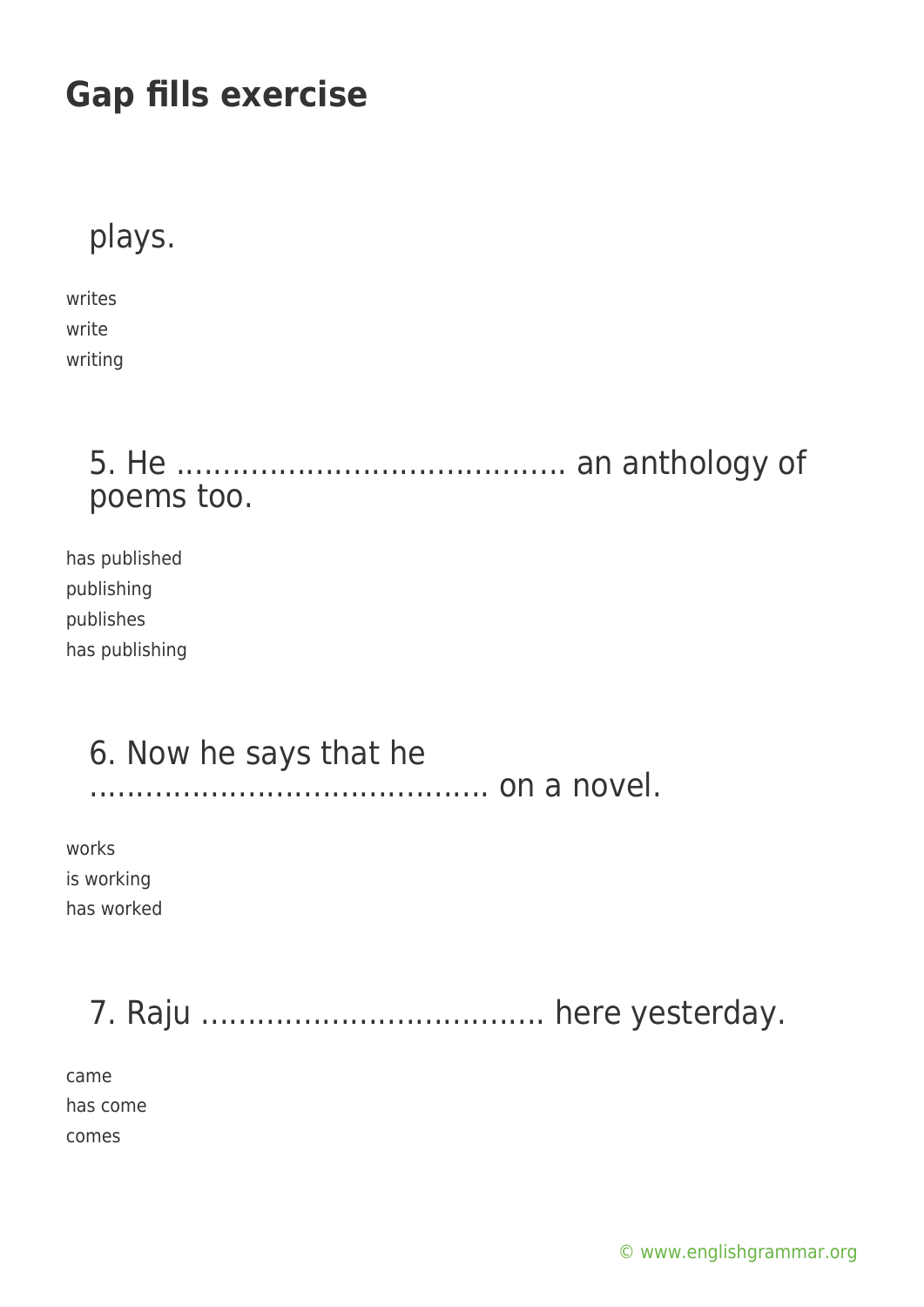8. He ...................................... for Chennai tomorrow.

will leave would leave left

## 9. I .................................... computer programming now.

learn am learning learning

## 10. The course ................................... last month.

begins has begun began

#### Answers

1. While I was going home last evening, I met a friend of mine.

2.He was waiting for me at a bus station hoping that I would reach there before 6 pm.